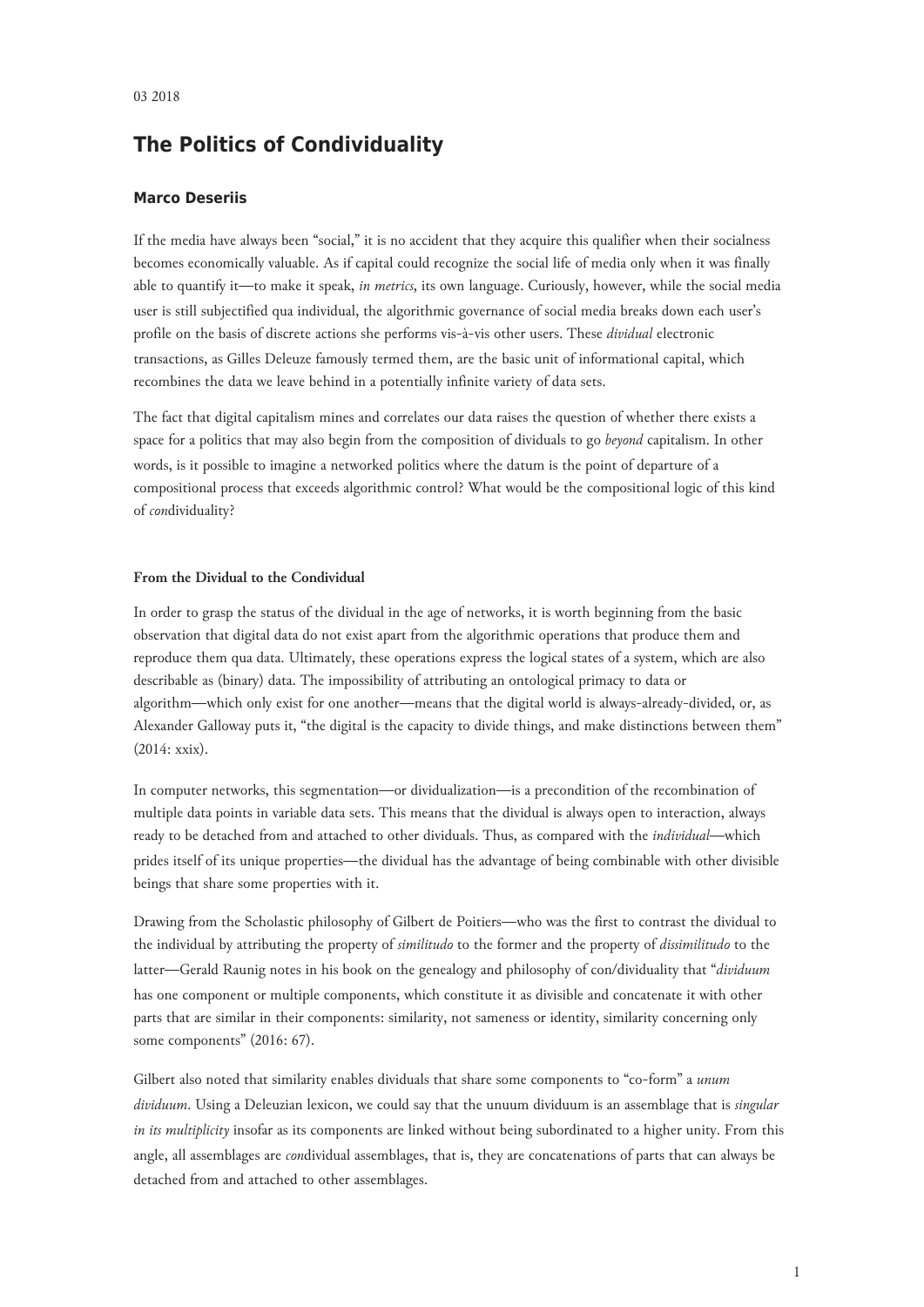Such a statement, however, is too general to reveal anything significant about the condividual mode of concatenation. In what follows of this article, I will contrast two different logics that undergird the (de)composition of condividuals: an informational logic that drives the analytics of financial transactions; and a transductive logic that drives a range of unpredictable, non-integrated practices.

#### **The Condividual Derivative**

The main defining feature of financial derivatives such as forwards, futures, options, and swaps is that, unlike stocks, these types of contract do not entail a transfer of ownership. Indeed, derivatives "represent an evolution in the nature of ownership" (Bryan and Rafferty 2006: 18) from the physical possession of an asset to the acquisition of a right to participate in the collective determination of its future price. "This is because the derivative is pricing and trading only attributes of the asset, not the asset itself" (Ibid., 52). Keeping in mind that the dividual is that which is combinable with other dividuals that share some properties with it, we can thus break down the *condividual logic of the derivative* in three operating principles:

1) The decoupling of the attribute from the asset/referent it was originally attached to;

2) The *binding* of present and future prices of assets and commodities through their mutual constitution;

3) The *blending* of attributes related to different types of asset and forms of capital (Bryan and Rafferty, 2006: 12).

Thus the first distinctive feature of the derivative is that it connects elements that were previously unrelated without altering their original nature—i.e., loans remain loans even when the probability that they may or may not be repaid is traded on a secondary market. Second, the derivative makes the future retroact on the present by converting unknown values into known values. In information theory this conversion is expressed as mutual information, which measures how much information two variables share, and thus how the determination of one variable reduces uncertainty about the other.

Third, information theory is also central to understanding how the derivative comes to perform a function of equivalence, which is similar but *not identical* to the money-form. Whereas Marx identified socially necessary labor-time as the ultimate source of value expressed through the money-form, the capacity of the derivative to function as a yardstick of equivalence is *built upon* the money-form. Now, since the value of a derivative is also expressed as money, the source of the social form of the derivative—that is, the source of its exchangeability—cannot be money itself. Otherwise the derivative would simply function as a currency converter, that is, as a means of exchange between known quantities. As we have seen, however, the derivative's chief function is to convert unknown values into known values, the immeasurable into the measurable.

From this angle, the only possible source of the derivative's equivalential function is *information*—understood here as a measure of uncertainty or entropy (Shannon 1948). It follows that the derivative is both an informational commodity and an informational unit of measurement and exchange.

The recognition that the value of capital is socially constructed (rather than a reflection of economic fundamentals) is what allows Randy Martin (2015) to think the social logic of the derivative outside of the framework of political economy. What Martin and others do not emphasize enough, however, is that this logic is *algorithmically produced* on the basis of probability distributions that set the boundaries of what is socially knowable. Claude Shannon, the father of information theory, was the first to observe that all natural languages embed certain sequences of letters whose redundancy can be used to predict the letters that follow (Shannon 1951). Similarly, the risk management algorithms that undergird the world of derivatives and of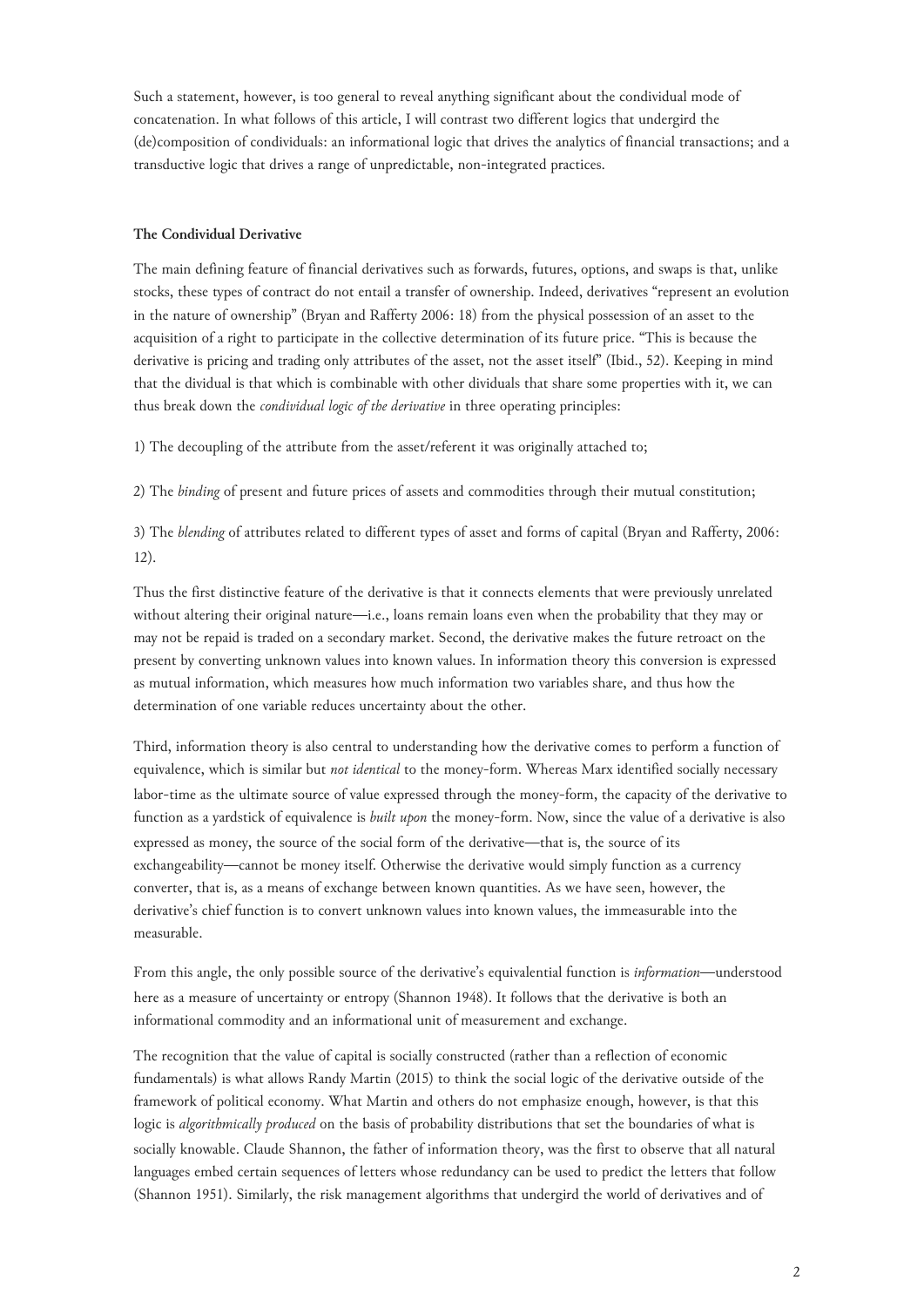finance encode preexisting sequences of events as attributes (or risk scores) so as to measure the likelihood of their recurrence.

Thus the *cum-* of the *con*dividual derivative—what binds and blends its attributes—is information.

## **Information Theory and Its Limits**

The mathematical and cybernetic definitions of information, however, provide us with only one possible understanding of how dividuals may concatenate. It has been noted in fact that Shannon's model reduces information to a "probability function with no dimensions, no materiality, and no necessary connection with meaning" (Hayles 1999: 18). In particular, the lack of a relationship between information and context—a relationship without which signification cannot exist—produces a mode of concatenation that is flat and uniplanar.

Indeed, in what Franco Berardi has termed the "connective mode of concatenation" the dividual elements of an assemblage "remain distinct and interact only functionally," that is, they do not undergo any transformation in the process of being algorithmically connected. In contrast, in what Berardi calls the conjunctive mode of concatenation, the elements (for example, the bodies of two lovers) do not follow any predetermined pattern or embedded program, giving rise to conjunctive syntheses that are unrepeatable and unique in the time-space continuum.

To be sure, as Berardi points out, the connective and the conjunctive are not mutually exclusive, but often coexist within the same body:

There is always some connective sensibility in a conjunctive body, and there is always some conjunctive sensibility in a human body formatted in connective conditions. It's a problem of gradients, shades, undertones, not a problem of anthitetical opposition between poles (Berardi 2015: 16).

By separating the rules from context, and treating the latter as background noise, information theory foregrounds the connective dimension, framing the conjunctive as that which generates information only insofar as it deviates from probabilistic patterns based on what is already known. In order to conceive a concatenation of dividual parts that does not bracket context and signification we will have therefore to look for a different notion of information. Gilbert Simondon's philosophy of individuation embeds a qualitative conception of information that in valorizing difference and "disparation" will allow us to grasp how dividuals are themselves capable of generating information through the very process of co-forming a *unuum dividuum*.

### **The Interior Dimension of Information**

Simondon's philosophical project rests upon the notion that the living individual is never a finished entity but a system that keeps individuating through the course of its life:

There is, in the living, *an individuation by the individual* and not only a functioning that would be the result of an individuation completed once and for all… the living resolves problems, not only by adapting itself, that is to say by modifying its relation to the environment (which a machine can do), but by modifying itself, by inventing new internal structures and by completely introducing itself into the axiomatic of vital problems. *The living individual is a system of individuation, an individuating system and a system individuating itself* (2009: 7).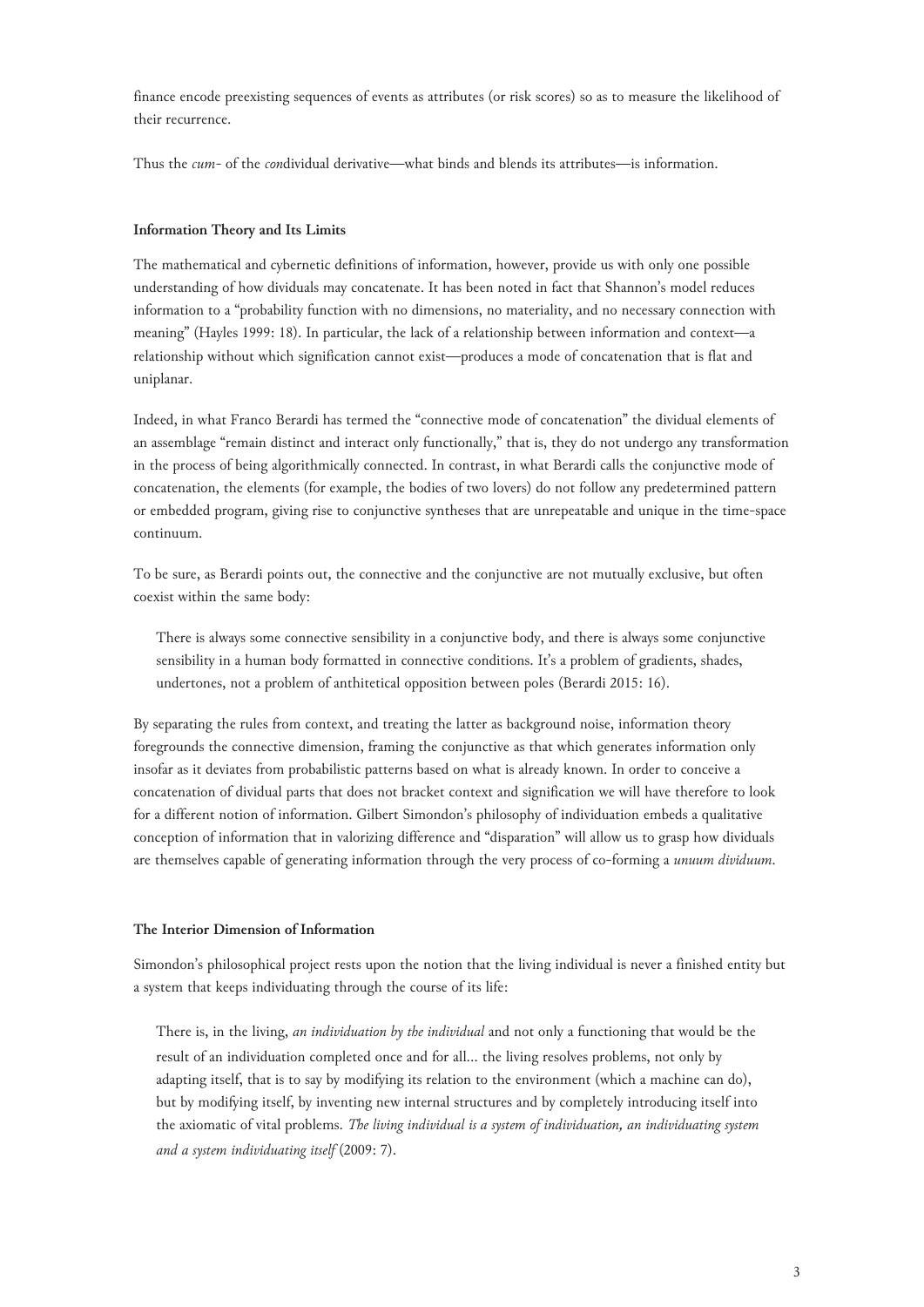Thus living beings are not just mechanically responding to environmental stimuli. Whereas information theory and cybernetics are exclusively interested in the measurable and recursive aspects of information, Simondon adds the critical insight that the individual, as an individuating system, constantly mediates between her associated milieu and "preindividual nature," understood as a zone of indetermination, filled with potentials, which expresses the reality of her becoming.

This mediation proceeds by leaps and bounds. If Simondon's ontogenesis postulates that Being is permanently becoming, a concrete being individuates itself through a *transduction*--"a physical, biological, mental, social" operation that progressively structures a domain in a state of metastable equilibrium (ibid., 11). Because a metastable system harbors a certain amount of potential energy, its equilibrium is only apparent. Indeed, a change in one of the system's parameters can set in motion a transduction that actualizes or temporalizes the system according to certain structures. As Deleuze notes in a review of Simondon's work, a metastable system is defined by "the existence of a 'disparation,' the existence of at least two different dimensions, two disparate levels of reality, between which there is not yet any interactive communication" (Deleuze 2004: 87).

The transductive operation is nothing but the establishment of this connection, this interactive communication between the dimensions of the domain that now emerge as correlated and in tension with one another. Simondon's primary example of a transductive operation is the process of crystallization. It begins when a supersaturated solution, rich in potential, meets a catalyzing agent that functions as a seed of crystallization, allowing the system to *dephase* and develop the dimensions through which it becomes progressively structured. Importantly, Simondon notes that only a seed that resonates with the metastability of the crystalline solution can kick off the crystallization process. This means that the crystalline seed and the crystalline solution must be compatible. And this compatibility, which is not based on identity but on difference and disparation, is precisely what Simondon calls *information* (Simondon 1964).

As noted, Simondon does not see the transductive operation as something that insists only upon the realm of physics and inorganic matter, but as an operation that undergirds all individuation, including the individuation of living beings and the concretization of technical objects. Further, a transduction can structure social and technical systems with one another, allowing for the actualization of sociotechnical domains that would otherwise exist only *in potentia*. A socio-technical transduction, however, cannot proceed from the simple *usage* of technical systems, but only from technical invention and technical activity:

The technical activity distinguishes itself from mere work, and from alienating work, in that technical activity comprises not only the use of the machine, but also a certain coefficient of attention to the technical functioning, maintenance, adjustment, and improvement of the machine, which continues the activity of invention and construction (2017: 255).

Thus it is by paying attention "to the continued genesis of the technical object" that humans develop an inventive and non-alienated relationship with technology. Simondon argues that this inventive relation is *transindividual* in that it allows individuals to relate to one another via technical intermediaries that contain the preindividual. Whereas interindividuality denotes an exterior relation among individuals (such as the one that is given in work), the transindividual relation recognizes that the technical object "carries with it something of the being that has produced it" (253) as well as of its own ontogenesis (255).

It is only when humans recognize that the technical object is *itself a carrier of information*, and not just a utensil, that they begin to relate to each other as *subjects*, that is, as beings that contain the preindividual. In this way, Simondon provides us with a definition of information that in going beyond probabilistic measurement accounts for the interior dimension of relationality.

**Transindividuality and Condividuality**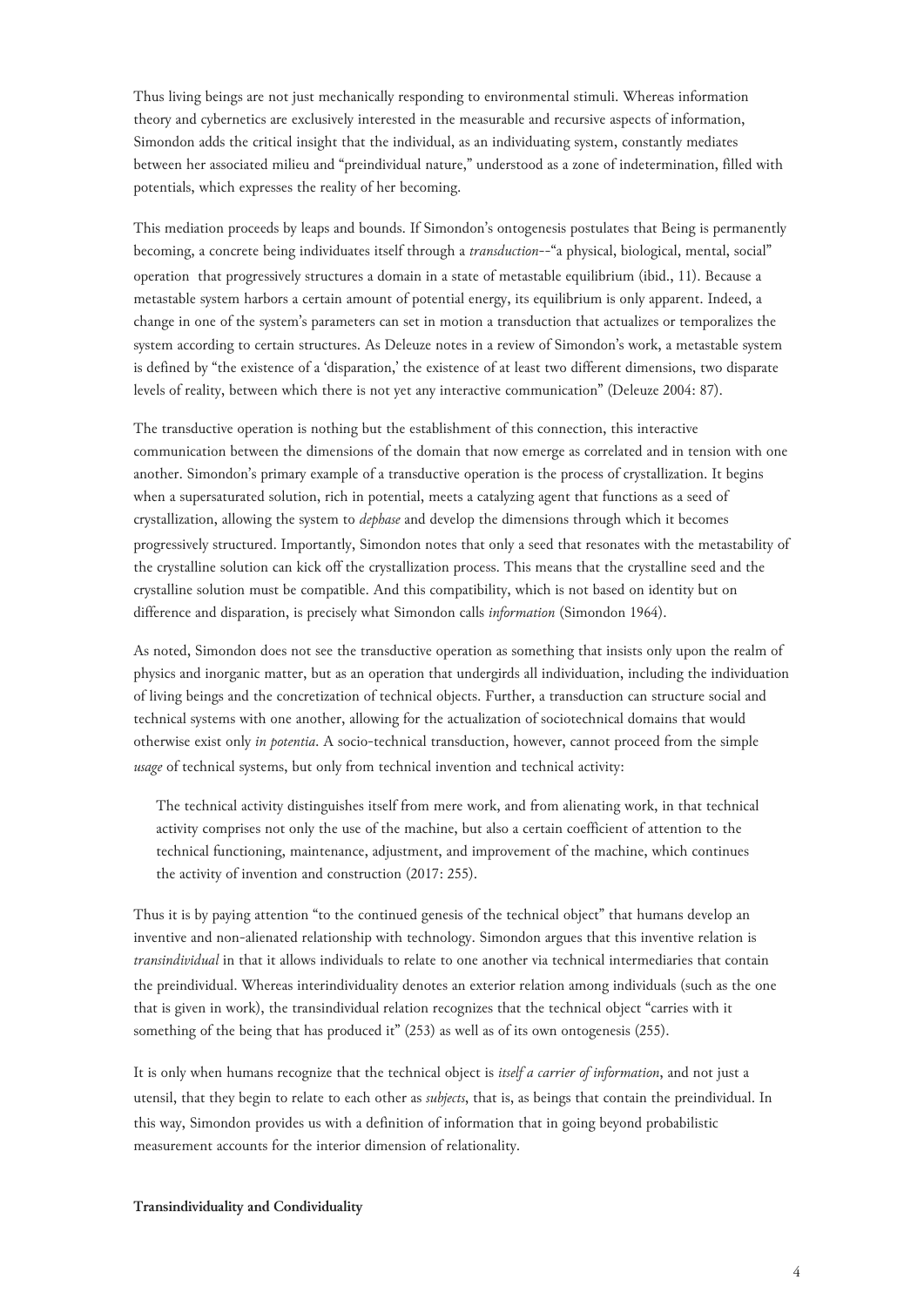It is worth noting that the transindividual relation does not pertain only to technical invention and technical activity but it is present in all forms of knowledge, affectivity and spiritual life that express "the systematic unity of the interior (psychic) individuation and the exterior (collective) individuation" (Simondon 2009: 8).

From this angle, the process of subjectivation coincides for Simondon with an individual's capacity to activate her charges of preindividual reality as she shares her problematic with other beings. Indeed because all individuals harbor the preindividual, they are already "group individuals" [*individus de groupe*] as they enter the collective (Simondon 1989: 184-186). Transindividuation is nothing but a transversal concatenation or a transductive concatenation whereby group individuals activate their possible other individuations in the process of relating to others.

For this psycho-social transduction to occur, however, the individual cannot relate to others as a constituted individual, that is, through the preconstituted roles and functional interactions typical of the interindividual relation. In fact, as Combes puts it, "the interindividual relationship even constitutes an obstacle" to the transindividual relation:

Still, for the subject to become engaged in the constitution of the collective, first of all, means stripping away community, or at the very least, setting aside those aspects of community that prevent the perception of the existence of the pre-individual, and thus the encounter with the transindividual: identities, functions, the entire network of human 'commerce'—of which the principal currency of exchange . . . is language . . . which assigns each person to their place within social space (Combes 2013: 38).

It is through this path that we can return to our initial observation that informational capitalism interpellates the subject as a signifying entity (the social media user, the investor, the news reader) to then extract value from the recombination of her dividual transactions in a potentially infinite variety of data sets. These condividual assemblages go beyond the subject and the community in that their production is algorithmically managed, without the active involvement or knowledge of the humans who generate the data. In this sense, the condividuality of metadata and financial derivatives could be seen as going beyond the constituted identities and social roles typical of interindividuality.

Simondon's notion of the transindividual, however, implies a *disindividuating effort* on the side of the subject. Such effort "necessarily takes the form of a momentary loosening of the hold of constituted individuality, which is engulfed by the preindividual"—a temporary disindividuation that is "the condition of a new individuation" (ibid.). To illustrate how this temporary disindividuation that sets in motion a trandusctive process of condividuation may take place I will now turn to the case of the hacktivist network Anonymous.

#### **Anonymous as Transductive Condividuality**

As is known, the name Anonymous originally designated the tag that marks the unsigned comments in the imageboard 4chan, a discussion forum whose users are required to begin a conversation by posting an image. A discussion thread on 4chan appears then as a conversation made of several dividual contributions tagged Anonymous.

Around 2005, a flamewar erupted in the board between those who insisted on using personal identifiers to identify their posts and those who argued for complete anonymity as a more egalitarian mode of communicating—egalitarian because detached from the pseudonymous reputation economy of online discussion forums. Once Anonymous emerged as a collective assemblage of enunciation ("*We* Are Anonymous") it further individuated between those who inscribed its actions within an ethical and political horizon and those who refused any moral justification for them.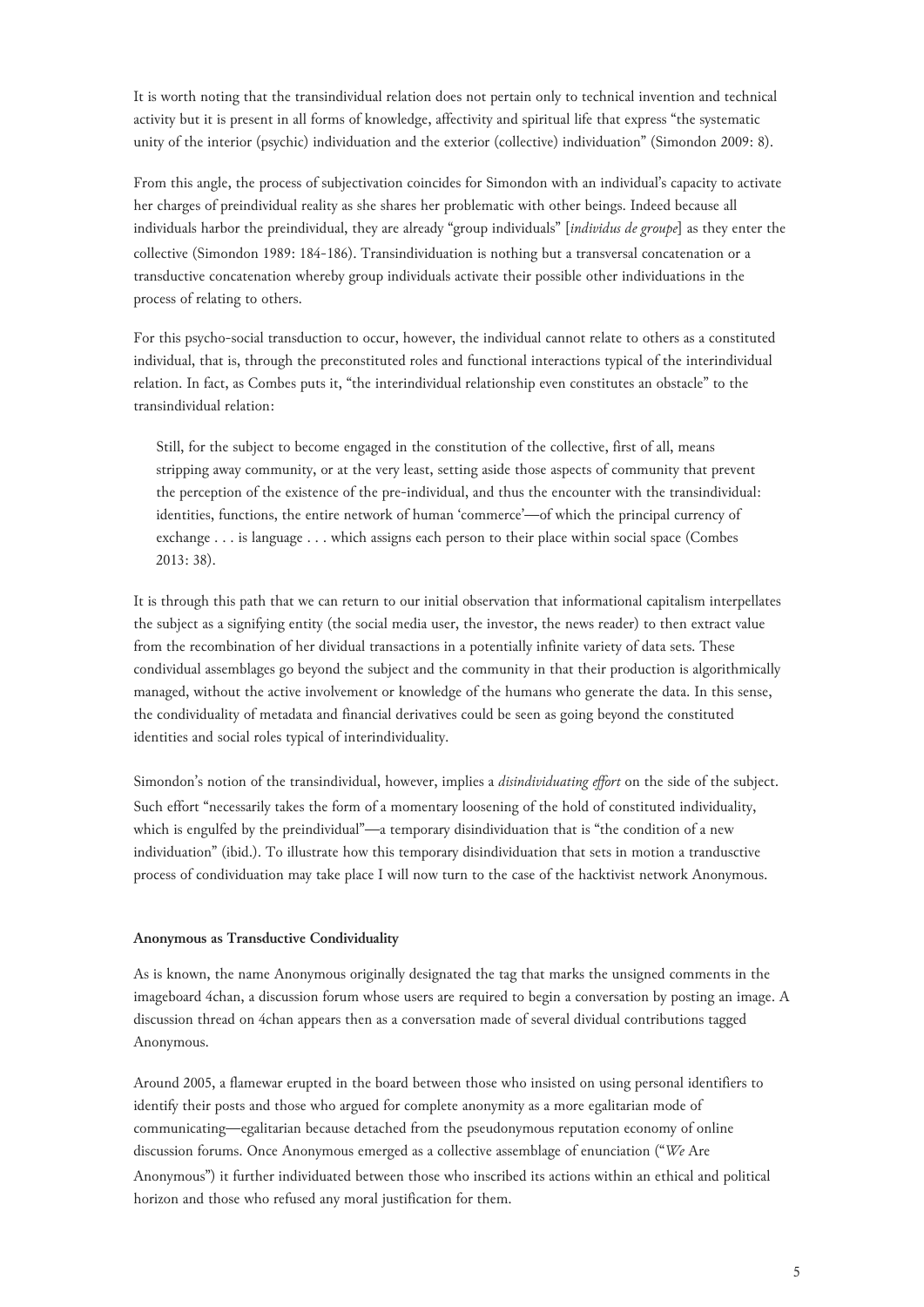Thus, on a rhetorical and discursive level, the name Anonymous functions as a symbolic framework within which a series of agonistic challenges are launched over the mode of disposition and use of the alias. Far from weakening Anonymous, these internal challenges and confrontations have actually been the positive condition of its evolution. This is because Anonymous functions as a threshold that marks the passage from anonymity as an undifferentiated condition to Anonymity as ethical access to an experience that can be named as such.

To be sure, this capacity to transduce anonymity and Anonimity, amoral behaviors and ethico-political commitments, idiosyncratic and collective usages of an alias, is by no means exclusive to Anonymous. Anonymous is in fact part of a long lineage of shared pseudonyms—including Ned Ludd, Monty Cantsin, Karen Eliot and Luther Blissett, among others—that perform the function of bringing a variety of previously unconnected practices within the same discursive space (Deseriis 2015).

And yet the transductive capacities of Anonymous do not insist only on a rhetorical level, but fully invest the technological layer. Since its inception, Anonymous has experimented with information systems (imageboards, IRC networks, Piratepads, botnets) whose chief quality is openness and adaptability to a variety of uses. In Simondonian terms, these technologies have a high degree of technicity, that is, they embed a "certain margin of indeterminacy" that makes them "sensitive to outside information" (Simondon 2017: 17). More than any specialization or automation, it is this margin of indetermination that allows such technologies to evolve in time while preserving their preindividual reality, that is, a socio-technical memory of their prior individuations.

If this is true of all free and open source software—whose development culture perfectly embodies the transindividual relation—Anonymous transduces this technical culture with a series of campaigns or "operations" against governments and corporations that restrict access to information and information technology. In Simondonian terms these campaigns and operations are not an extension of an already individuated collective of enunciation but *constitute* the assemblage Anonymous *through* its antagonistic relationship to the proprietary control of information—be it in the form of the state secret or intellectual property.

From this angle, Anonymous does not identify a political problem, a power structure, an injustice, to *subsequently* find an adequate technical solution to organize a resistance. Rather, Anonymous has identified the margin of indetermination of technical objects and living beings alike as its ontological ground and terrain of struggle. In this politics of rhetorical and technological transduction that is productive of information lies the radical alterity of Anonymous to the predictive analytics of financial capitalism and big data.

#### **Two Types of Condividuality**

The two examples of condividuality provided in this article—the condividual derivative and the condividual assemblage of enunciation known as Anonymous—share one feature. They are both concatenations of dividuals whose composition expresses a "being-in-common that is not a common being" (Nancy 1991: 62). The attributes may be compatible, but their compatibility is not enough to produce a common identity, to make a community.

There is, however, a fundamental difference in the *cum* of these condividuals, which can be explained with the two different definitions of information discussed above. The cum of the derivative is connective, flat, asignifying, probabilistic and oriented towards prediction. The cum of the shared pseudonym is conjunctive, deep, transductive, and internally open to the indetermination of the assemblage through which it is constituted as more than one.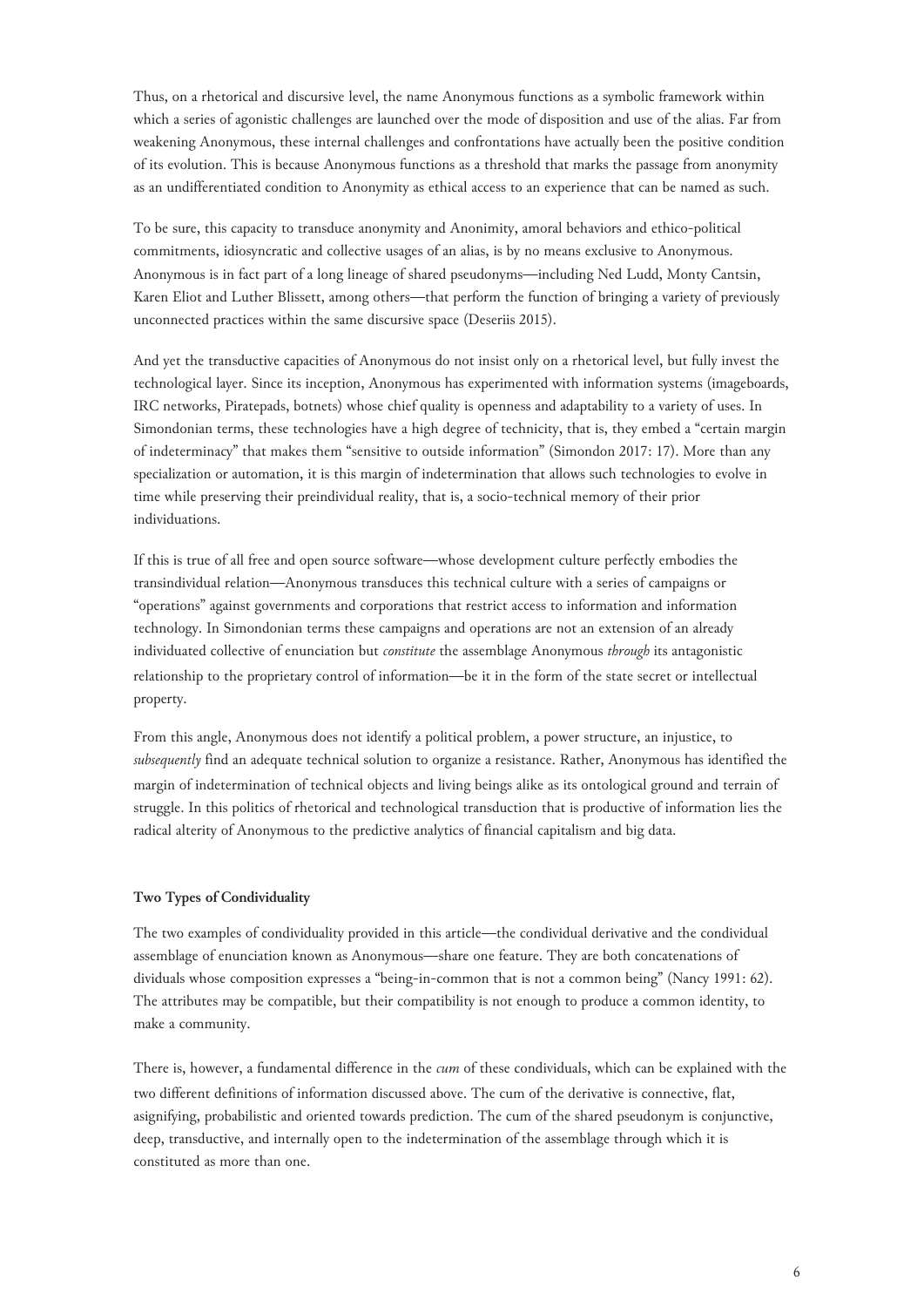In other words, whereas the *informational condividual* is predicated *upon* the capacity of the digital "to divide things and make distinctions between them" (Galloway 2014), the *transductive condividual* emerges *through* the conjunction of socio-technical parts that generate information in the becoming-real of their relationality.

If this is true, then our task is to understand how transductive condividuality can generate a type of information that transforms the known into the unknown, the dividual datum into a component of a set of incommensurable practices. Thus, while the economics of condividuality reduces indeterminacy to the possible and the probable, the politics of condividuality sets the indeterminate in motion through the mutual constitution of parts that resonate with one another. This is true, for example, of the (post-)2011 social movements, which transduced class, gender, racial, and sexual differences in a highly inclusive set of socio-symbolic practices (the indignation, the 99%, the protest camp) resonating and propagating in a wide range of sociopolitical milieus.

Perhaps then, instead of relying on Gilbert's principle of *similarity*, the Simondonian notions of resonance, transduction and *compatibility* are more adequate to grasp the compositional logic of these condividual assemblages. Not to be confused with the complementarity of individuated parts, compatibility expresses the capacity of dividuals to express their difference *in* the very process of interacting with one another. To be sure, this is possible only insofar as the partiality of the dividual is not a known quantity—as is the case of the informationalized, financialized dividual. In other words, the dividual that is produced by a probability function has been rendered similar to the dividuals with which it is correlated. The dividual that emerges within a metastable system is instead compatible with the dividuals with which it resonates. The former may mold and anticipate the future, but as every attribute it has no knowledge of itself. The latter knows nothing about the future, but as every part it carries the knowledge that makes it other than it is.

### **References**

Berardi, F. (2015) *AND: Phenomenology of the End*. Los Angeles: Semiotext(e). Minneapolis: University of Minnesota Press.

Bryan, D. and Rafferty, M. (2006) *Capitalism with Derivatives: A Political Economy of Financial Derivatives, Capital and Class*. London: Palgrave.

Combes, M. (2013) *Gilbert Simondon and the Philosophy of the Transindividual* (trans. T. LaMarre), Cambridge, MA: MIT Press.

Deleuze, G. (2004) On Gilbert Simondon. In *Desert Islands and Other Texts 1954-72* (trans. M. Taormina). Los Angeles: Semiotext(e). 86-89.

Deseriis, M. (2015) *Improper Names: Collective Pseudonyms from the Luddites to Anonymous*. Minneapolis: University of Minnesota Press.

Galloway, A. R. (2014) *Laruelle: Against the Digital*. Minneapolis: University of Minnesota Press.

Hayles, K. (1999) *How We Became Posthuman: Virtual Bodies in Cybernetics, Literature, and Informatics*. Chicago: Chicago University Press.

Martin, R. (2015) *Knowledge LTD: Toward a Social Logic of the Derivative. Philadelphia: Temple University Press*.

Nancy, J-L. (1991) *The Inoperative Community* (trans. P. Connor et al.)*.* Minneapolis: University of Minnesota Press.